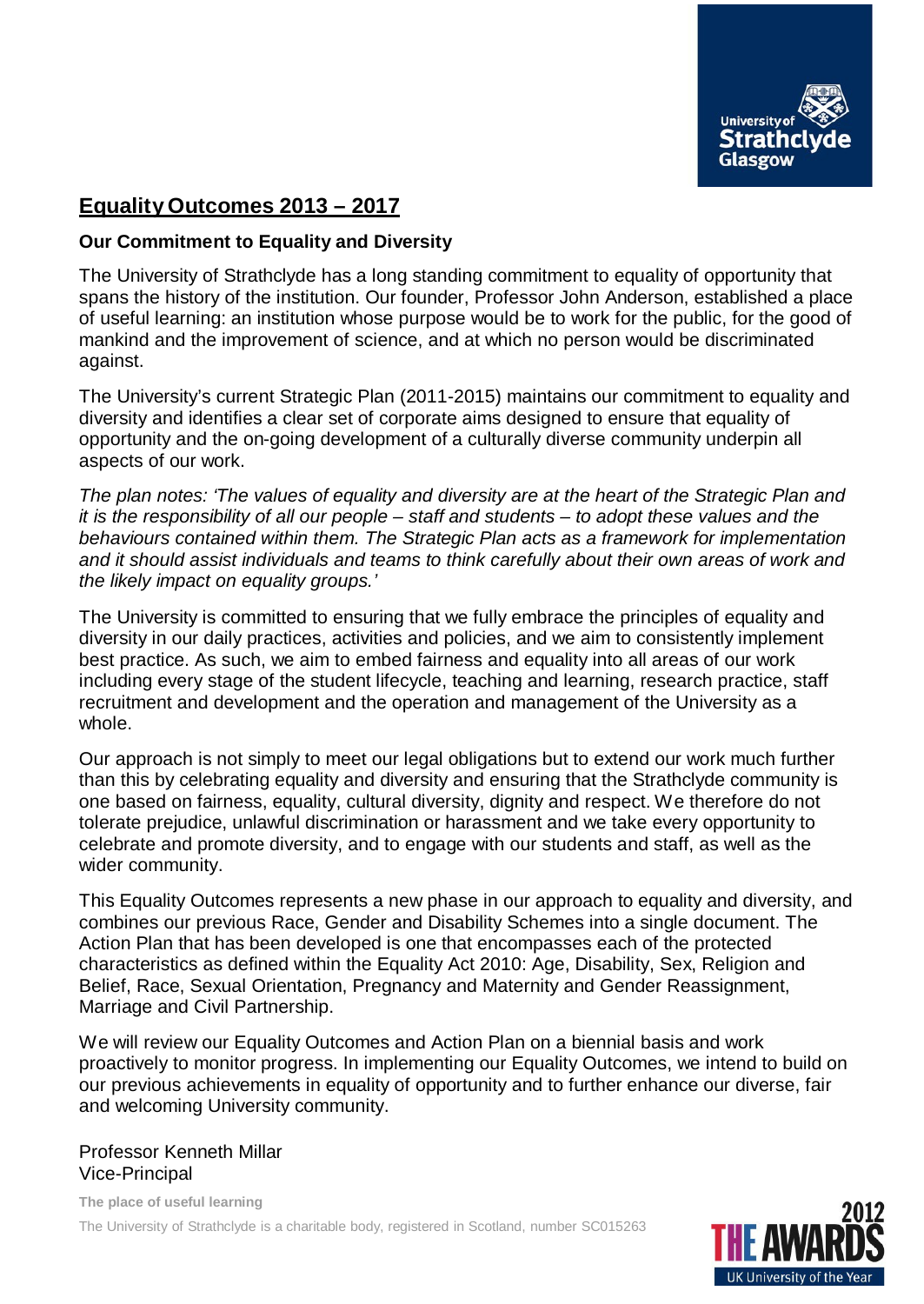## **Further Information**

For further information visit the University Equality and Diversity web pages at [http://www.strath.ac.uk/equalitydiversity/.](http://www.strath.ac.uk/equalitydiversity/) The site contains a range of information resources and is regularly updated.

Alternatively, please contact the Equality and Diversity Office:

**Naseem Anwar** Equality and Diversity Manager

**Annie McLaughlin**  Gender Equality Officer

University of Strathclyde Room 208B, Graham Hills Building, 50 George Street, Glasgow, G1 1QE Telephone: +44 (0)141 548 2811 Email: [equalopportunities@strath.ac.uk](mailto:equalopportunities@strath.ac.uk)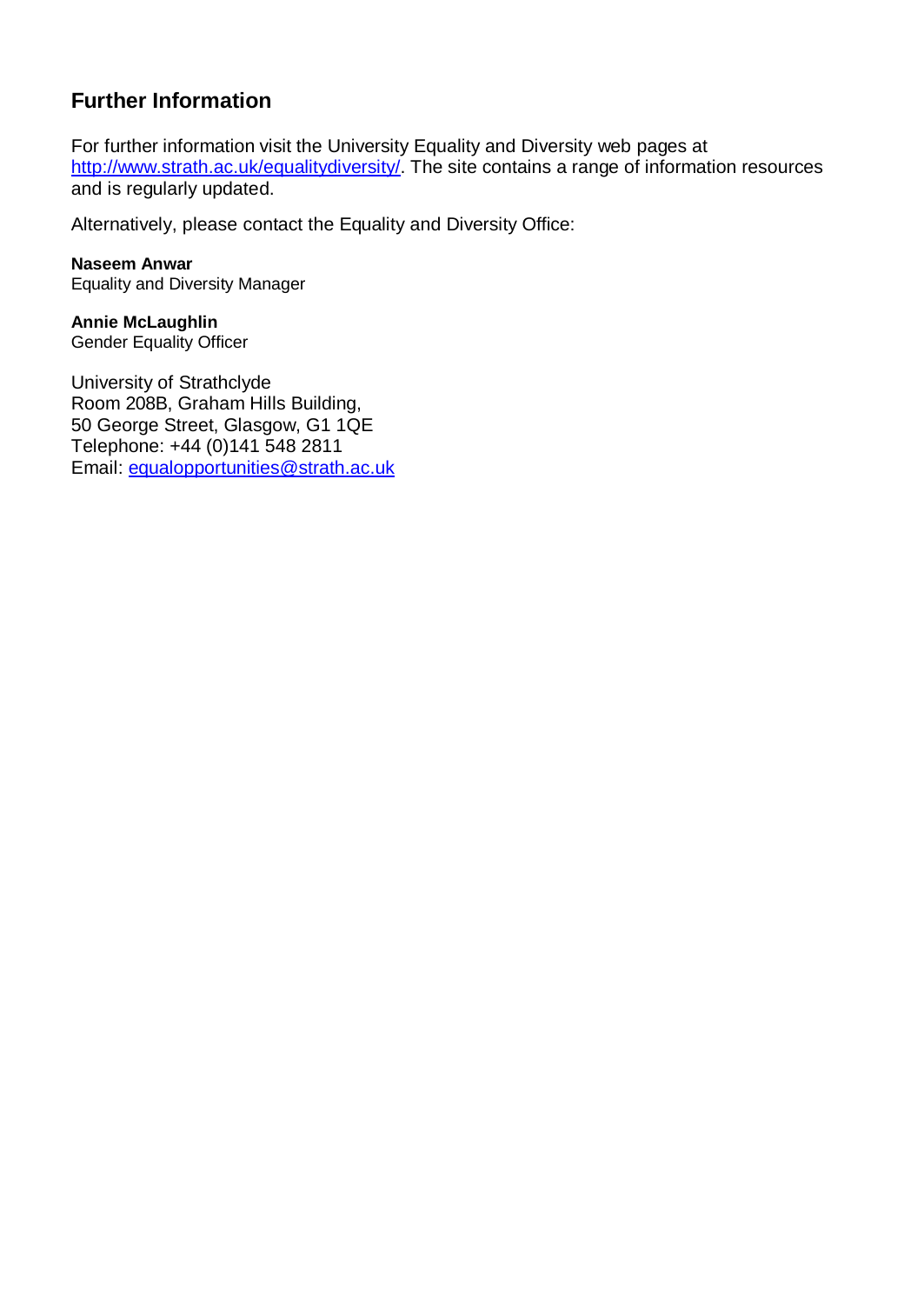# **Contents**

| Objective 1: Prepare, consult on, and launch Equality Outcomes Scheme and Action Plan by April        |
|-------------------------------------------------------------------------------------------------------|
| Objective 2: Fully implement the Equality Impact Assessment (EIA) policy and procedure and monitor    |
|                                                                                                       |
| Objective 4: Promote and support Dignity and Respect between all individuals, both within and         |
| Objective 5: Develop staff and student awareness and confidence in relation to equality and diversity |
| Objective 7: Develop and implement a plan to promote and celebrate cultural diversity where           |
|                                                                                                       |
| Objective 9: Develop and implement a strategy to consistently promote and celebrate diversity within  |
| Objective 10: Reflecting the University's commitment on equality and diversity in Procurement         |
| Objective 11: Improving accessibility and support for people with disabilities on campus  18          |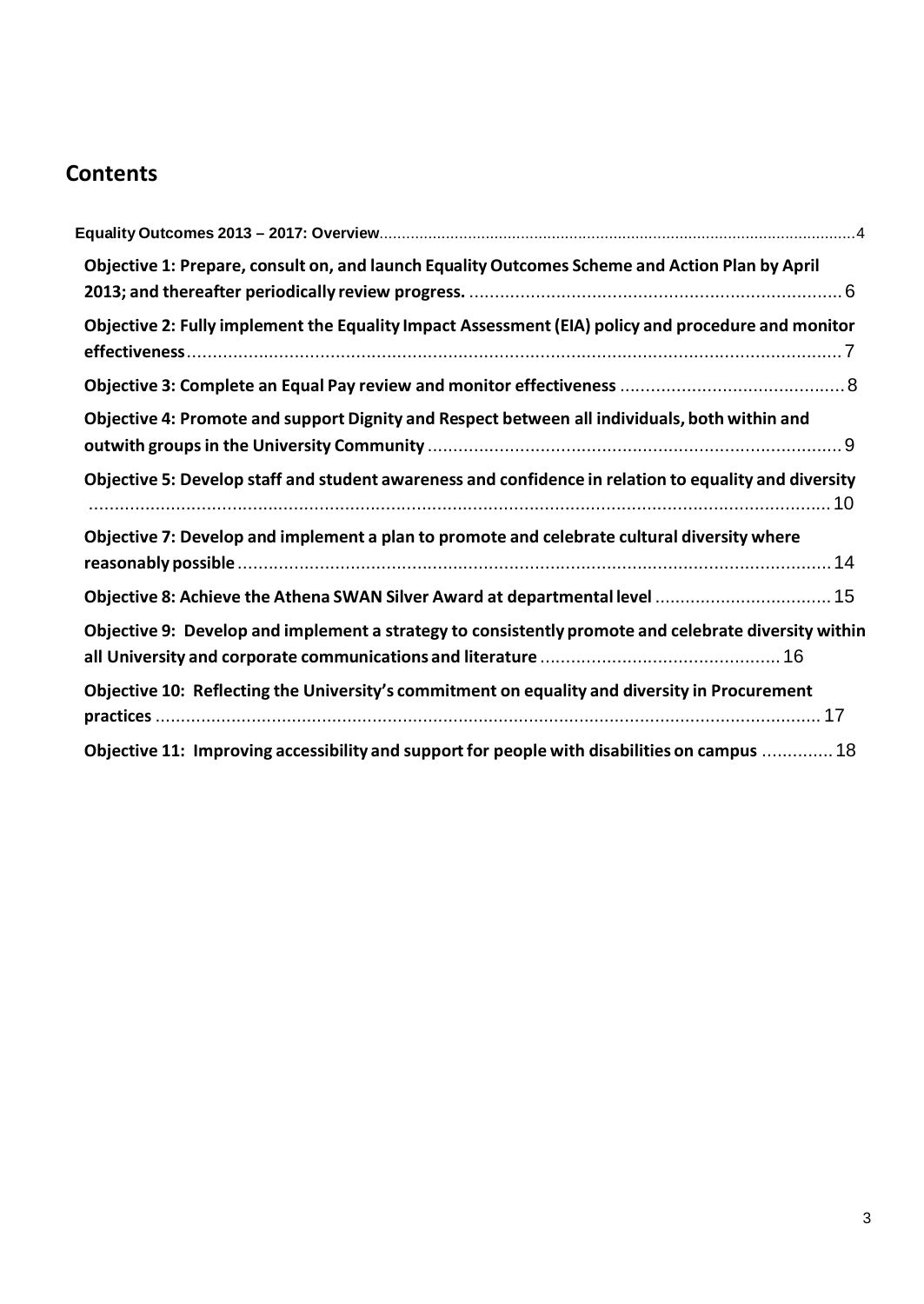#### **Equality Outcomes 2013 – 2017: Overview**

**Objective 1:** Prepare, consult on, and launch Equality Outcomes Scheme and Action Plan by April 2013; and thereafter periodically review progress.

**Equality Outcome:** University strategy supports and meets the diverse needs of its community (staff and students).

**Objective 2:** Fully implement the Equality Impact Assessment (EIA) policy and procedure and monitor effectiveness.

**Equality Outcome:** The University develops policies and practices based on informed decisions which promote positive impact and improvements for specific Protected Characteristic groups.

**Objective 3:** Complete an Equal Pay review and monitor effectiveness.

**Equality Outcome:** The University identifies and takes action to reduce the gender-pay gap.

**Objective 4:** Promote and support Dignity and Respect between all individuals, both within and outwith the protected characteristic groups in the University Community.

**Equality Outcome:** The University monitors and establishes baseline figures on incidents of bullying, harassment and discrimination and challenges these behaviours through the consistent implementation of the Dignity and Respect Policy.

**Objective 5:** Develop staff and student awareness and confidence in relation to equality and diversity.

**Equality Outcome:** The University understands the diverse needs of its stakeholders and the implications of the legal responsibility – ensuring confident engagement with colleagues and the wider community.

**Objective 6.1 (for Staff):** Implement a range of effective monitoring and reporting mechanisms to help inform planning and improve standards such as Athena Swan.

**Equality Outcome:** The University will aim to have collected data for 70% of staff by protected characteristics by 2015 We are committed to attempting to achieve a response rate of 100% by 2017.

**Objective 6.2 (for Students):** Implement a range of effective monitoring and reporting mechanisms to help inform planning, support diverse needs and meet external requirements.

**Equality Outcome:** The University will collect and record data on protected characteristics of students. We aim to have collection rates of at least 60% by 2015, and at least 80% by 2017 for all protected characteristics.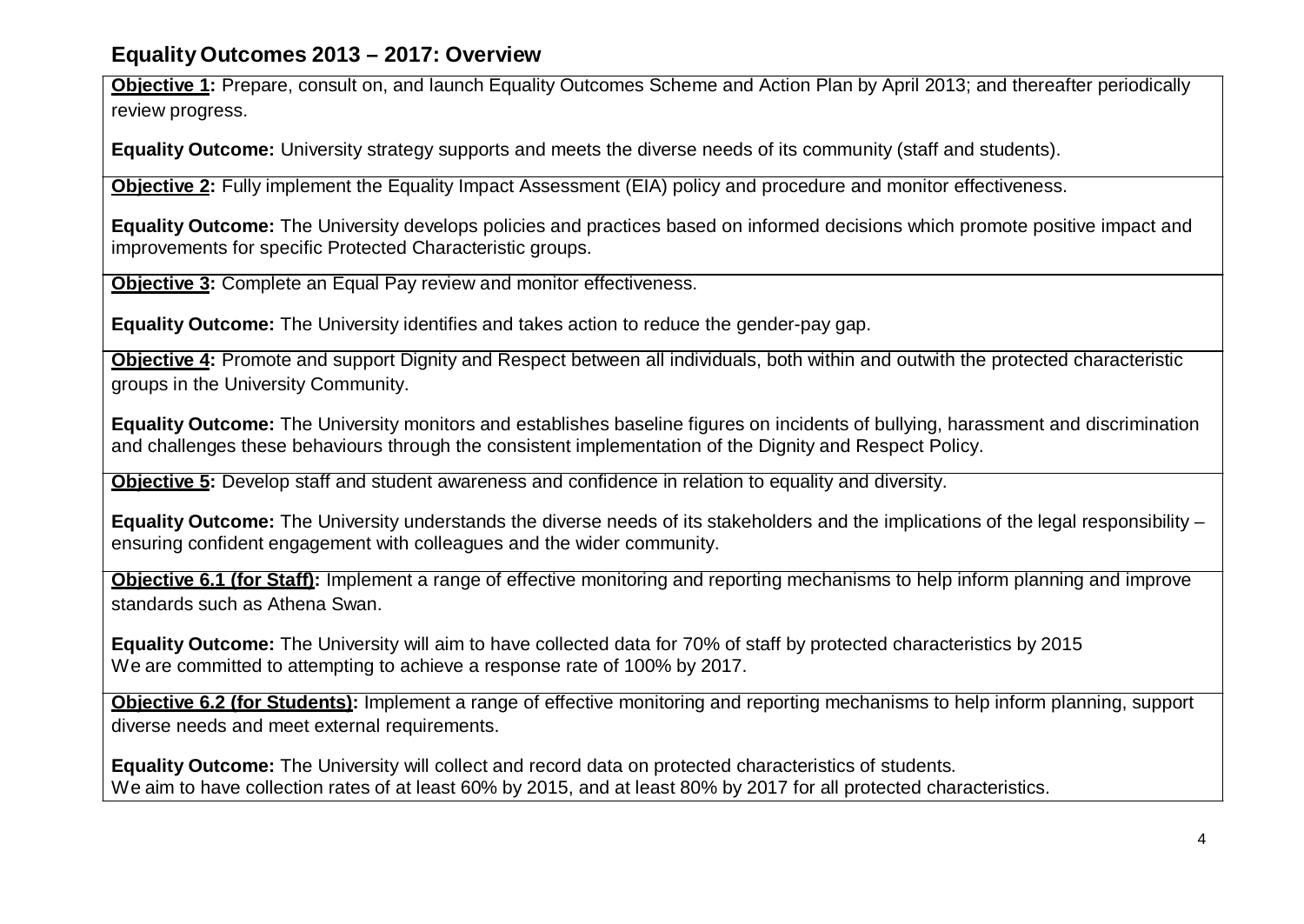**Objective 7:** Develop and implement a plan to promote and celebrate cultural diversity.

**Equality Outcome:** The University affirms the diversity of its community and provides cultural sensitive and accessible services.

**Objective 8:** Achieve the Athena SWAN Silver Award at departmental level.

**Equality Outcome:** The University supports the recruitment, retention and development of women, particularly, but not exclusively, in Science, Technology, Engineering and Mathematics (STEM) departments.

**Objective 9:** Develop and implement a strategy to consistently promote and celebrate diversity within all University and corporate communications and literature.

**Equality Outcome:** The University adheres to inclusive communication practice as far as practicable.

**Objective 10:** Reflecting the University's commitment on equality and diversity in Procurement practices.

**Equality Outcome:** The University encourages and promotes best equality practice in its procurement activities.

**Objective 11:** Improving accessibility and support for people with disabilities on campus.

**Equality Outcome:** The University implements good practice on inclusive provision and accessibility in meeting the needs of people with disabilities from all protected characteristic backgrounds.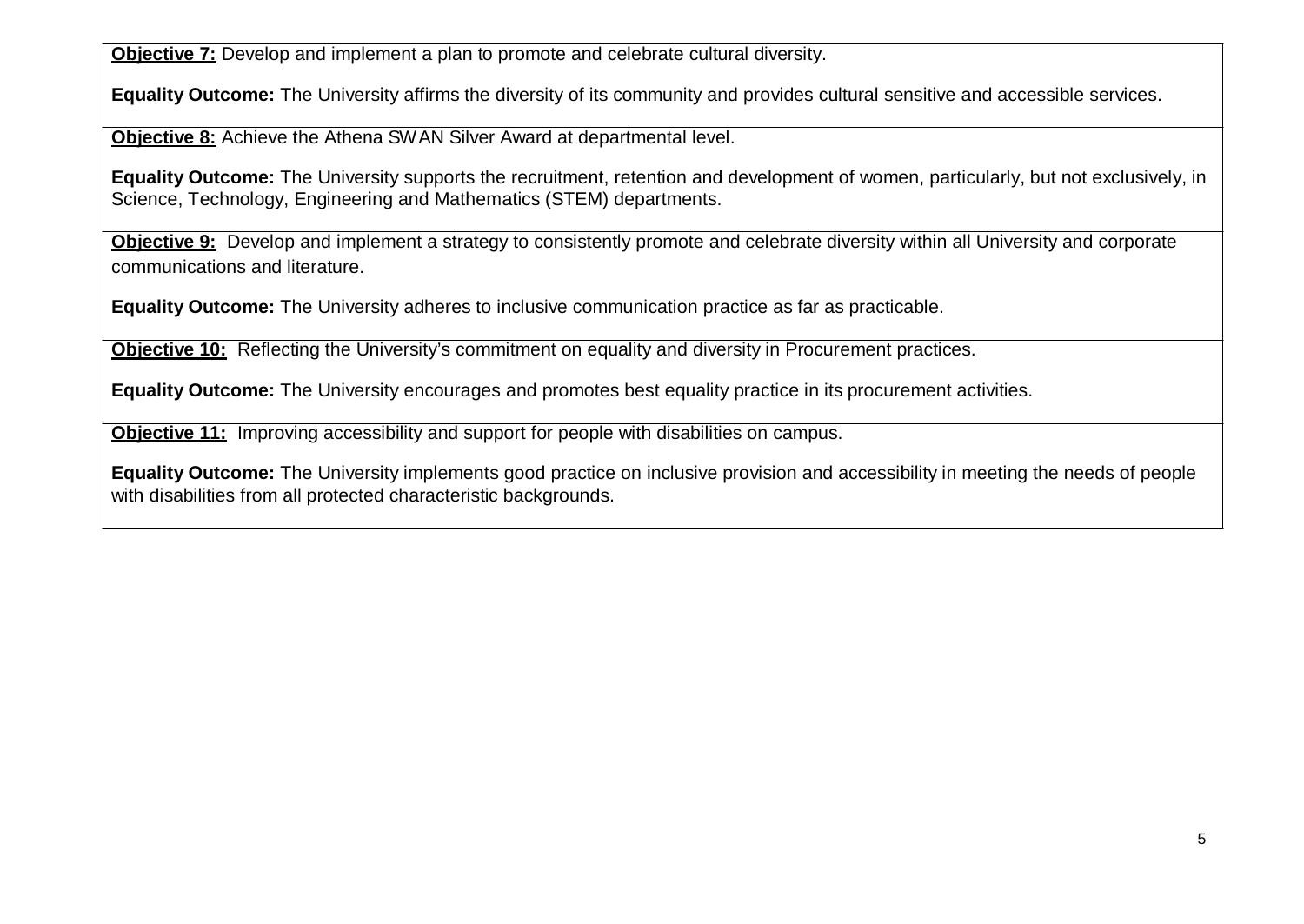| progress.                                                                                                  |                                                                                                                                                                                                                       |                                                                                                                                                                                     |                                      |                                                                                                                                            |                                          |                                                                                                                                                                                                                        |
|------------------------------------------------------------------------------------------------------------|-----------------------------------------------------------------------------------------------------------------------------------------------------------------------------------------------------------------------|-------------------------------------------------------------------------------------------------------------------------------------------------------------------------------------|--------------------------------------|--------------------------------------------------------------------------------------------------------------------------------------------|------------------------------------------|------------------------------------------------------------------------------------------------------------------------------------------------------------------------------------------------------------------------|
| <b>Equality Outcome</b>                                                                                    | <b>Actions</b>                                                                                                                                                                                                        | Key Milestones/<br><b>Timescale</b>                                                                                                                                                 | Lead<br><b>Responsibility</b>        | <b>Other</b><br><b>Stakeholders</b>                                                                                                        | Protected<br>Characteristic <sup>1</sup> | <b>Reference to Equality (Act</b><br><b>2010) Duty</b>                                                                                                                                                                 |
| University strategy<br>supports and meets<br>the diverse needs of<br>its community<br>(staff and students) | Undertake a<br>comprehensive<br>consultation on the<br>Scheme with staff,<br>students and an<br>appropriate range of<br>internal and external<br>groups and stakeholders<br>Complete the internal<br>approval process | Staff, Students,<br>External<br>representatives<br>November 2012-<br>February 2013<br><b>Staff Committee</b><br>- 8 March 2013<br>EDSC-18 April<br>2013<br>Court - 22 April<br>2013 | Equality and<br>Diversity<br>Manager | Vice Principal/<br>Equality<br>Champion<br>Director of<br>Human<br>Resources<br>Head of<br>Student<br>Experience<br>Director of<br>Estates | All                                      | Advance equality of<br>opportunity between<br>people with protected<br>characteristics <sup>2</sup><br>Eliminate discrimination,<br>harassment and<br>victimisation<br>Foster good relations<br>between diverse groups |
|                                                                                                            | Launch and disseminate<br>the Scheme<br>Monitor and review<br>progress on the Equality                                                                                                                                | 30 April 2013<br>Biennially via<br>focus groups and                                                                                                                                 |                                      | <b>Services</b>                                                                                                                            |                                          |                                                                                                                                                                                                                        |
|                                                                                                            | <b>Outcomes</b>                                                                                                                                                                                                       | surveys                                                                                                                                                                             |                                      |                                                                                                                                            |                                          |                                                                                                                                                                                                                        |

Objective 1: Prepare, consult on, and launch Equality Outcomes Scheme and Action Plan by April 2013; and thereafter periodically review

 $1$  As defined within the Equality Act 2010, protected characteristics include: Age, Disability, Sex, Religion and Belief, Race, Sexual Orientation, Pregnancy and Maternity and Gender Reassignment, Marriage and Civil Partnership

<sup>&</sup>lt;sup>2</sup> - remove or minimise disadvantages suffered by people due to their protected characteristics

<sup>-</sup> meet the needs of people with protected characteristics

<sup>-</sup> encourage people with protected characteristics to participate in public life or in other activities where their participation is low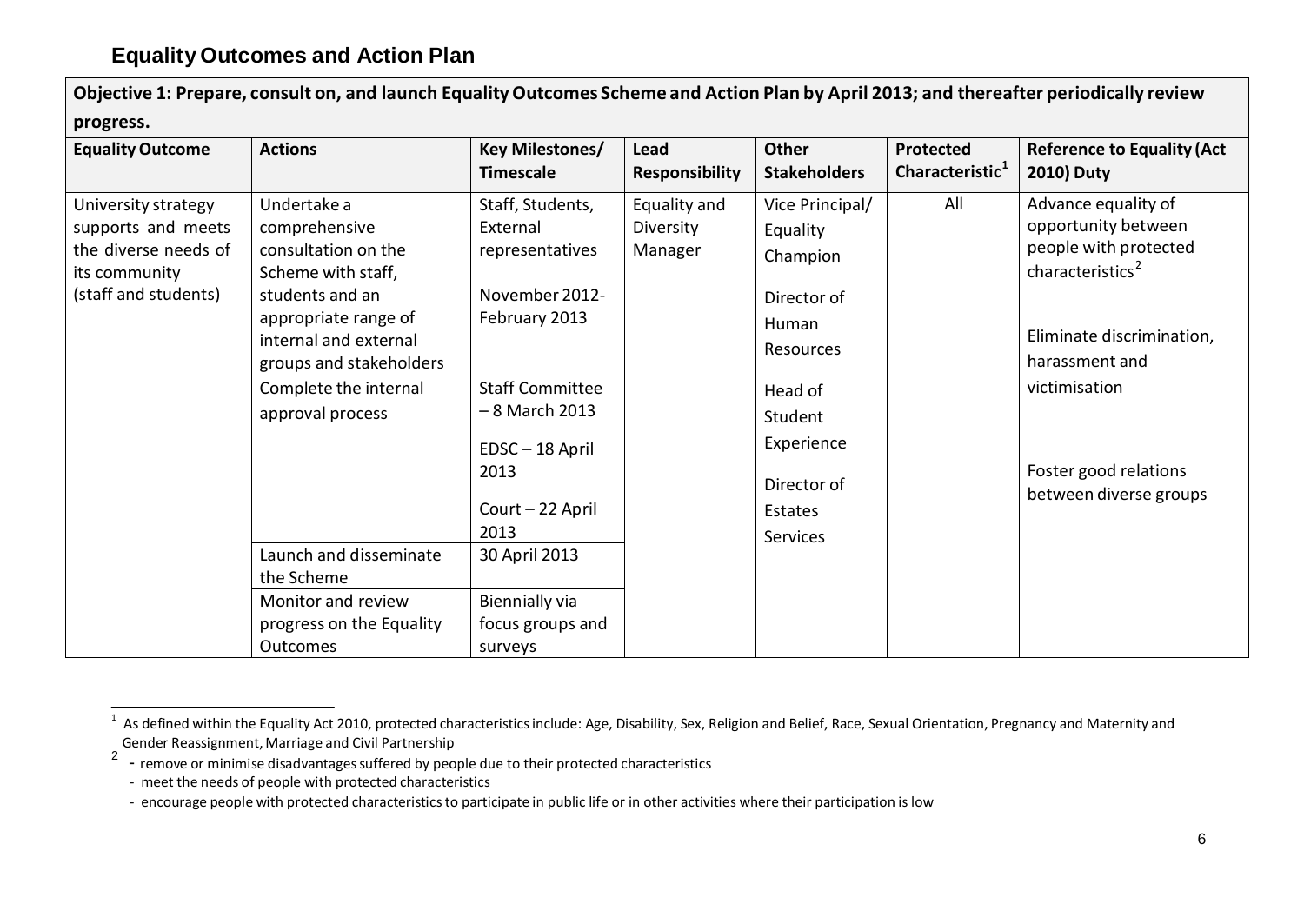|                         | Objective 2: Fully implement the Equality Impact Assessment (EIA) policy and procedure and monitor effectiveness |                        |                       |                     |                |                                   |  |  |
|-------------------------|------------------------------------------------------------------------------------------------------------------|------------------------|-----------------------|---------------------|----------------|-----------------------------------|--|--|
| <b>Equality Outcome</b> | <b>Actions</b>                                                                                                   | <b>Key Milestones/</b> | <b>Lead</b>           | Other               | Protected      | <b>Reference to Equality (Act</b> |  |  |
|                         |                                                                                                                  | <b>Timescale</b>       | <b>Responsibility</b> | <b>Stakeholders</b> | Characteristic | <b>2010) Duty</b>                 |  |  |
| The University          | The development                                                                                                  | <b>July 2013</b>       | Equality and          | Vice Principal/     | All            | Advance equality of               |  |  |
| develops policies and   | of awareness of                                                                                                  |                        | Diversity             | Equality            |                | opportunity between people        |  |  |
| practices based on      | the policy and                                                                                                   |                        | Manager               | Champion            |                | with protected characteristics    |  |  |
| informed decisions      | procedure and                                                                                                    |                        |                       |                     |                |                                   |  |  |
| which promote           | associated                                                                                                       |                        |                       | Director of HR      |                | Eliminate discrimination          |  |  |
| positive impact and     | responsibilities                                                                                                 |                        |                       |                     |                |                                   |  |  |
| improvements for        | among staff                                                                                                      |                        |                       | Executive           |                |                                   |  |  |
| specific Protected      | Provide on-going                                                                                                 | Ongoing                | <b>EDM</b>            | Team                |                |                                   |  |  |
| Characteristic groups.  | support to staff in                                                                                              |                        |                       | HoDs                |                |                                   |  |  |
|                         | completing EIAs                                                                                                  |                        |                       |                     |                |                                   |  |  |
|                         | Produce a range                                                                                                  | August 2013            | <b>EDM</b>            |                     |                |                                   |  |  |
|                         | of information                                                                                                   |                        |                       |                     |                |                                   |  |  |
|                         | resources to                                                                                                     |                        |                       |                     |                |                                   |  |  |
|                         | support staff in<br>completing EIAs                                                                              |                        |                       |                     |                |                                   |  |  |
|                         | Develop                                                                                                          | <b>July 2013</b>       | <b>EDM</b>            |                     |                |                                   |  |  |
|                         | procedure to                                                                                                     |                        |                       |                     |                |                                   |  |  |
|                         | monitor and                                                                                                      |                        |                       |                     |                |                                   |  |  |
|                         | review progress                                                                                                  |                        |                       |                     |                |                                   |  |  |
|                         | on EIAs and                                                                                                      |                        |                       |                     |                |                                   |  |  |
|                         | provide support                                                                                                  |                        |                       |                     |                |                                   |  |  |
|                         | where needed                                                                                                     |                        |                       |                     |                |                                   |  |  |
|                         | <b>Publish EIAs</b>                                                                                              | Ongoing basis          | <b>EDM</b>            |                     |                |                                   |  |  |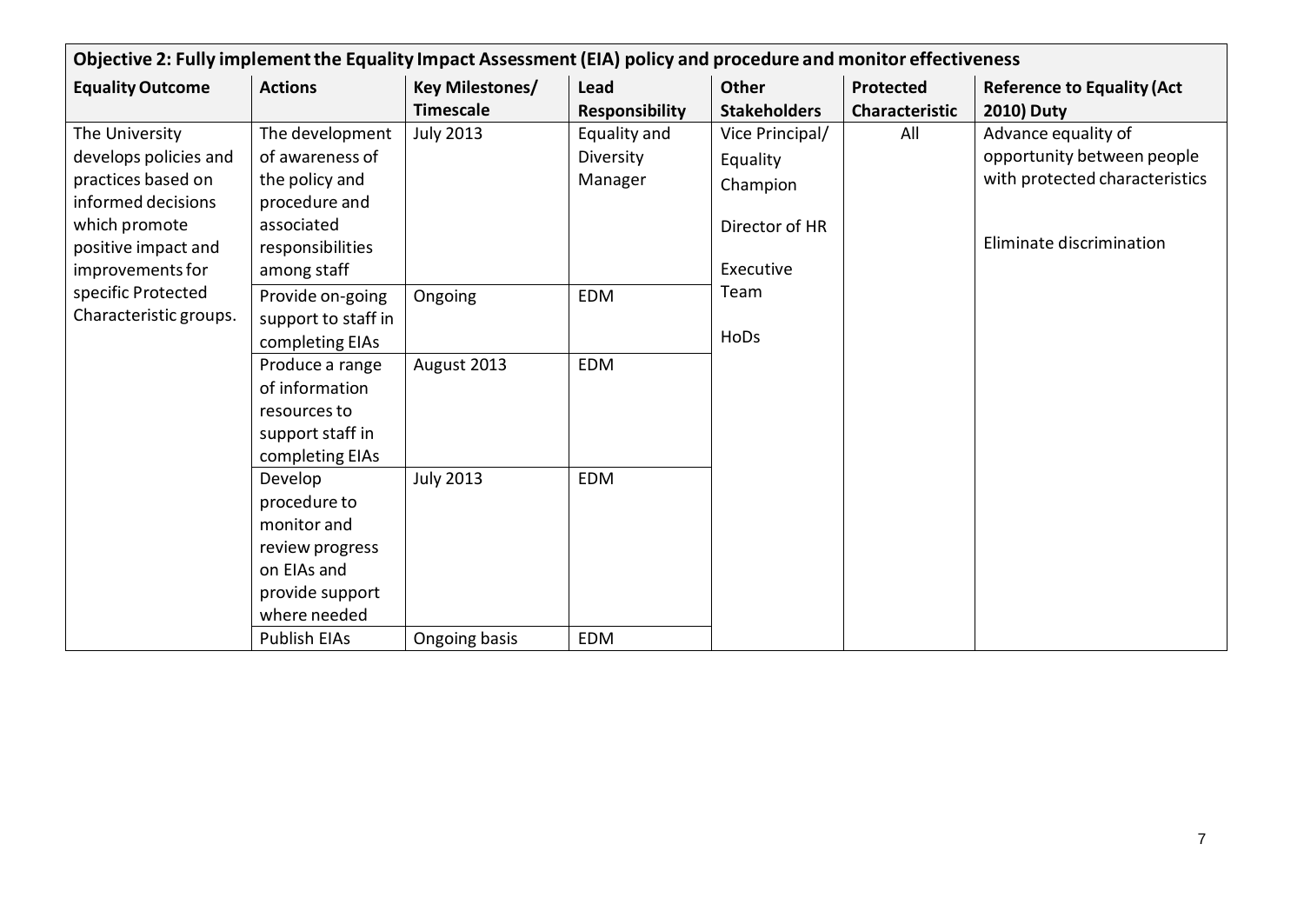| Objective 3: Complete an Equal Pay review and monitor effectiveness               |                                                                                                                                 |                                                                                                                                                       |                       |                                                       |                         |                                                                |  |  |  |
|-----------------------------------------------------------------------------------|---------------------------------------------------------------------------------------------------------------------------------|-------------------------------------------------------------------------------------------------------------------------------------------------------|-----------------------|-------------------------------------------------------|-------------------------|----------------------------------------------------------------|--|--|--|
| <b>Equality Outcome</b>                                                           | <b>Actions</b>                                                                                                                  | <b>Key Milestones/</b>                                                                                                                                | Lead                  | <b>Other</b>                                          | <b>Protected</b>        | <b>Reference to Equality (Act</b>                              |  |  |  |
|                                                                                   |                                                                                                                                 | <b>Timescale</b>                                                                                                                                      | <b>Responsibility</b> | <b>Stakeholders</b>                                   | <b>Characteristic</b>   | <b>2010) Duty</b>                                              |  |  |  |
| The University<br>identifies and takes<br>action to reduce the<br>gender-pay gap. | Conduct an Equal<br>Pay Audit and<br>identify potential<br>causes of any<br>gender-based<br>unequal pay                         | Transparent pay<br>reward procedures<br>based on objective<br>criteria<br>Equal Pay<br>Statement and<br>Audit placed on<br>website - 30 April<br>2013 | Director of HR        | <b>EDM</b><br>Vice Principal/<br>Equality<br>Champion | Gender                  | Advance equality of<br>opportunity<br>Eliminate discrimination |  |  |  |
|                                                                                   | Monitor and<br>review progress<br>Identify equal pay<br>issues for staff<br>from other<br>protected<br>characteristic<br>groups | <b>Biennial basis</b><br>Initial analysis by<br>30 April 2013                                                                                         |                       |                                                       | Disability<br>Ethnicity |                                                                |  |  |  |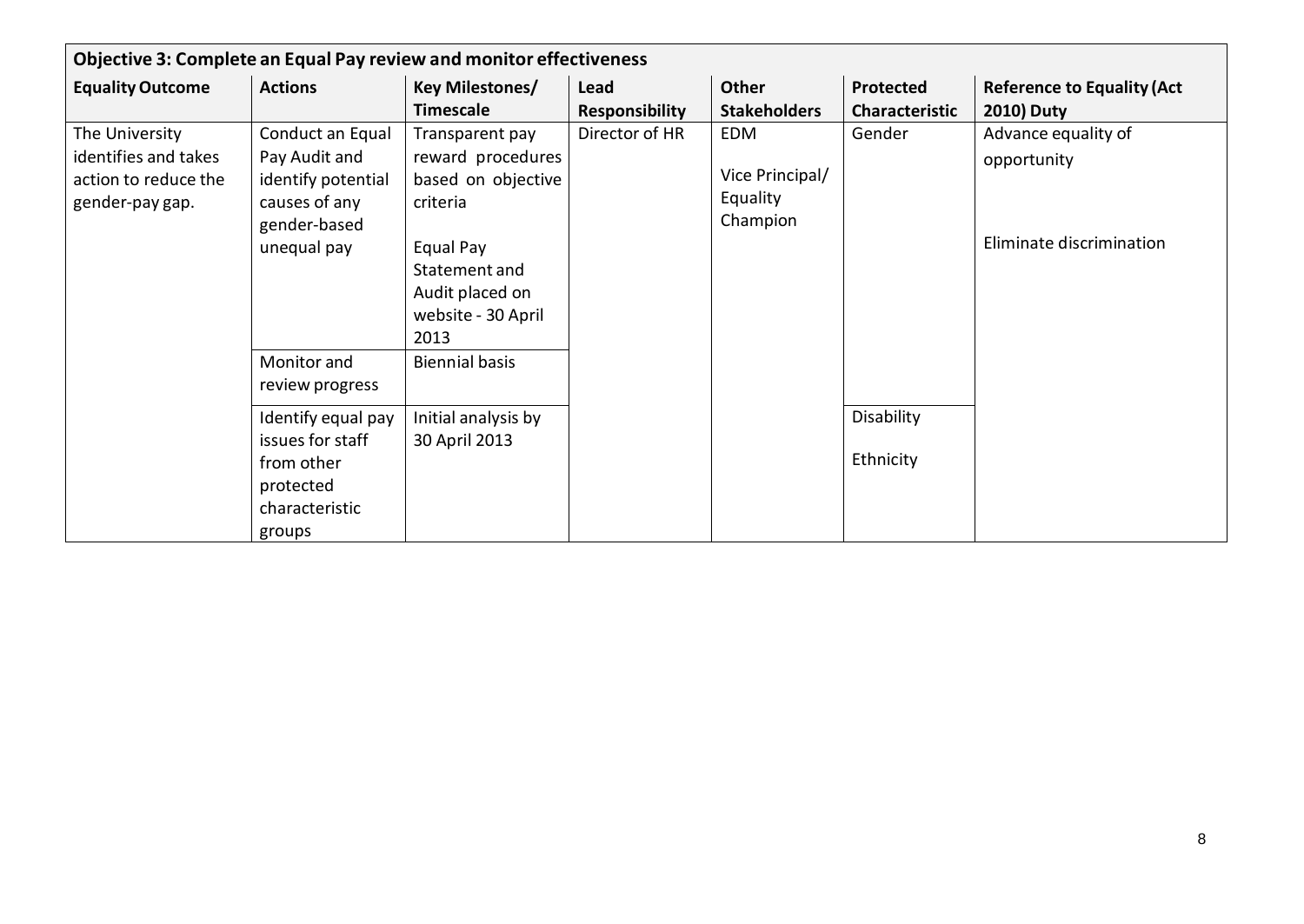Objective 4: Promote and support dignity and respect between all individuals, both within and outwith the protected characteristic **groupsin the University Community.**

| <b>Equality Outcome</b> | <b>Actions</b>          | <b>Key Milestones/</b> | Lead                  | <b>Other</b>        | <b>Protected</b>      | <b>Reference to Equality (Act</b> |
|-------------------------|-------------------------|------------------------|-----------------------|---------------------|-----------------------|-----------------------------------|
|                         |                         | <b>Timescale</b>       | <b>Responsibility</b> | <b>Stakeholders</b> | <b>Characteristic</b> | <b>2010) Duty</b>                 |
| The University          | Review the              | <b>July 2013</b>       | <b>EDM</b>            | Director of HR      | All                   | Advance equality of               |
| monitors and            | current                 |                        |                       |                     |                       | opportunity between people        |
| establishes baseline    | arrangements for        |                        |                       | Vice Principal/     |                       | with protected characteristics    |
| figures on incidents of | the Dignity and         |                        |                       | Equality            |                       |                                   |
| bullying, harassment    | <b>Respect Advisers</b> |                        |                       | Champion            |                       | Foster good relations between     |
| and discrimination      | (DRA) Network           |                        |                       |                     |                       | diverse groups and                |
| and challenges these    | Consolidate and         | Appointment of         |                       |                     |                       |                                   |
| behaviours through      | strengthen the          | additional Dignity     |                       |                     |                       |                                   |
| the consistent          | <b>DRA Network</b>      | and Respect            |                       |                     |                       | Eliminate discrimination,         |
| implementation of       |                         | <b>Advisers</b>        |                       |                     |                       | harassment and victimisation      |
| the Dignity and         |                         | December 2013          |                       |                     |                       |                                   |
| Respect Policy.         | Launch and              | February 2014          |                       |                     |                       |                                   |
|                         | publicise the           |                        |                       |                     |                       |                                   |
|                         | revised DRA             |                        |                       |                     |                       |                                   |
|                         | Network                 |                        |                       |                     |                       |                                   |
|                         | Monitor data and        | Ongoing                |                       | Dignity and         |                       |                                   |
|                         | take action on          |                        |                       | Respect             |                       |                                   |
|                         | reducing                |                        |                       | <b>Advisers</b>     |                       |                                   |
|                         | reported                |                        |                       |                     |                       |                                   |
|                         | incidents               |                        |                       |                     |                       |                                   |
|                         | Produce                 | Annual report          |                       | Dignity and         |                       |                                   |
|                         | information             | produced from          |                       | Respect             |                       |                                   |
|                         | including quality       | 2015                   |                       | <b>Advisers</b>     |                       |                                   |
|                         | of support              |                        |                       | (DRAs)              |                       |                                   |
|                         | provided by the         |                        |                       |                     |                       |                                   |
|                         | <b>DRAs</b>             |                        |                       |                     |                       |                                   |
|                         | Review the              | <b>July 2015</b>       |                       | <b>HR</b>           |                       |                                   |
|                         | Dignity and             |                        |                       | <b>DRAs</b>         |                       |                                   |
|                         | <b>Respect Policy</b>   |                        |                       |                     |                       |                                   |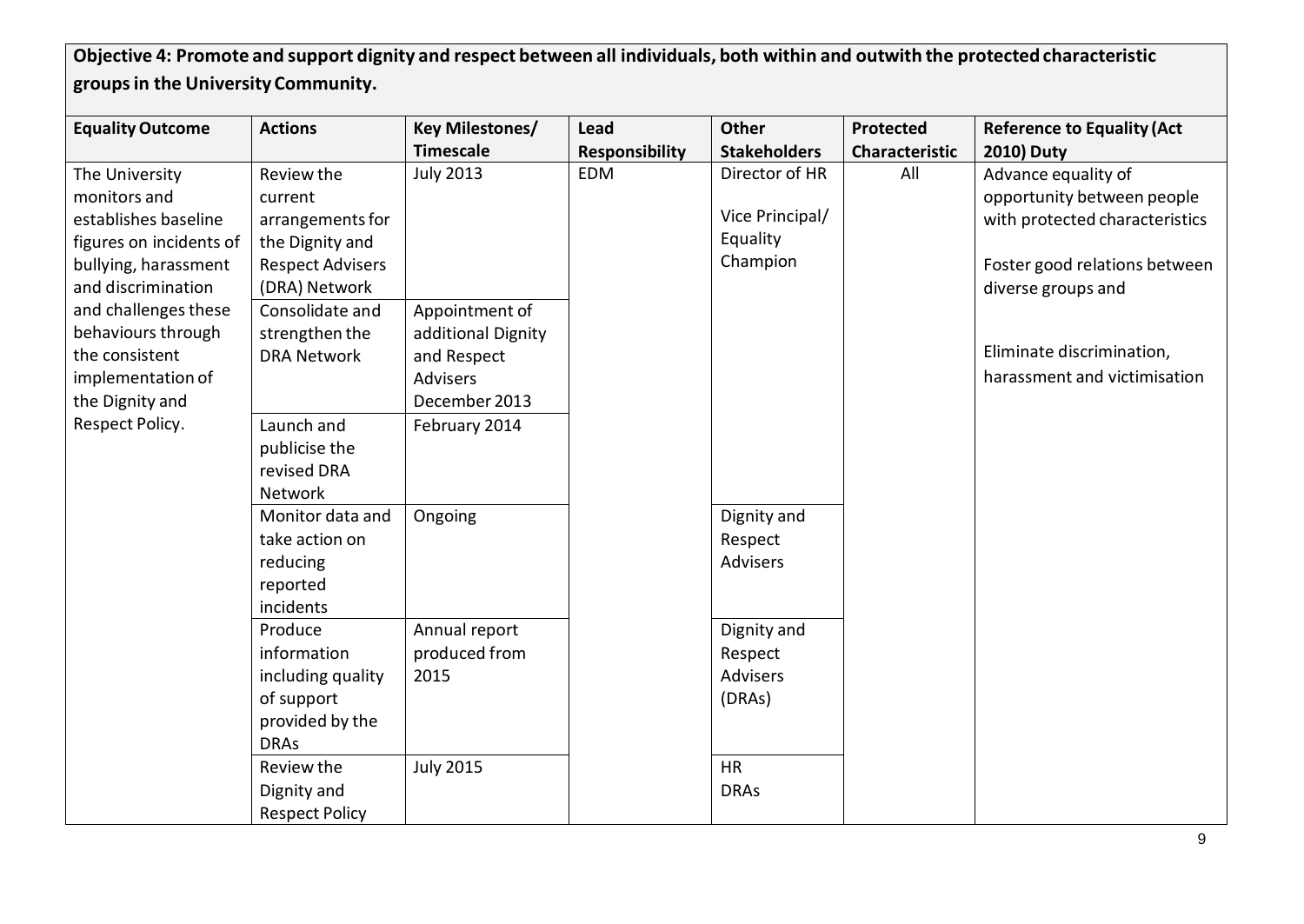|                                                                                                                                                                                                                       | Objective 5: Develop staff and student awareness and confidence in relation to equality and diversity                |                                     |                                                                 |                                                                       |                                    |                                                                                                                             |  |  |
|-----------------------------------------------------------------------------------------------------------------------------------------------------------------------------------------------------------------------|----------------------------------------------------------------------------------------------------------------------|-------------------------------------|-----------------------------------------------------------------|-----------------------------------------------------------------------|------------------------------------|-----------------------------------------------------------------------------------------------------------------------------|--|--|
| <b>Equality Outcome</b>                                                                                                                                                                                               | <b>Actions</b>                                                                                                       | Key Milestones/<br><b>Timescale</b> | Lead<br><b>Responsibility</b>                                   | <b>Other</b><br><b>Stakeholders</b>                                   | Protected<br><b>Characteristic</b> | <b>Reference to Equality (Act</b><br><b>2010) Duty</b>                                                                      |  |  |
| The University<br>understands the<br>diverse needs of its<br>stakeholders and the<br>implications of the<br>legal responsibility -<br>ensuring confident<br>engagement with<br>colleagues and the<br>wider community. | Aim to achieve<br>80% staff<br>completion rate<br>of the online<br>Equality and<br>Diversity module                  | December 2015                       | Equality and<br>Diversity<br>Manager<br><b>Heads of Depts</b>   | <b>Staff</b><br>Development<br>Manager<br>Vice Principal/<br>Equality | All                                | Advance equality of<br>opportunity between all<br>people with protected<br>characteristics<br>Foster good relations between |  |  |
|                                                                                                                                                                                                                       | All new staff to<br>complete the ED<br>module within 3<br>months of taking<br>up employment                          | December 2014                       | <b>Heads of Depts</b>                                           | Champion                                                              |                                    | diverse groups and<br>Eliminate discrimination,<br>harassment and victimisation                                             |  |  |
|                                                                                                                                                                                                                       | Introduce<br>equality training<br>for students                                                                       | October 2015                        |                                                                 |                                                                       |                                    |                                                                                                                             |  |  |
|                                                                                                                                                                                                                       | Achieve 80%<br>student<br>completion rate<br>of the online<br>Equality &<br><b>Diversity Module</b>                  | April 2017                          | <b>EDM</b><br>Students'<br>Association<br><b>Heads of Depts</b> |                                                                       |                                    |                                                                                                                             |  |  |
|                                                                                                                                                                                                                       | Maintain<br>awareness on<br>equality and<br>diversity on<br>$campus -$<br>encourage open<br>discussion and<br>debate | Ongoing                             | <b>EDM</b>                                                      | OSDU<br>Chaplaincy<br><b>USSA</b>                                     |                                    |                                                                                                                             |  |  |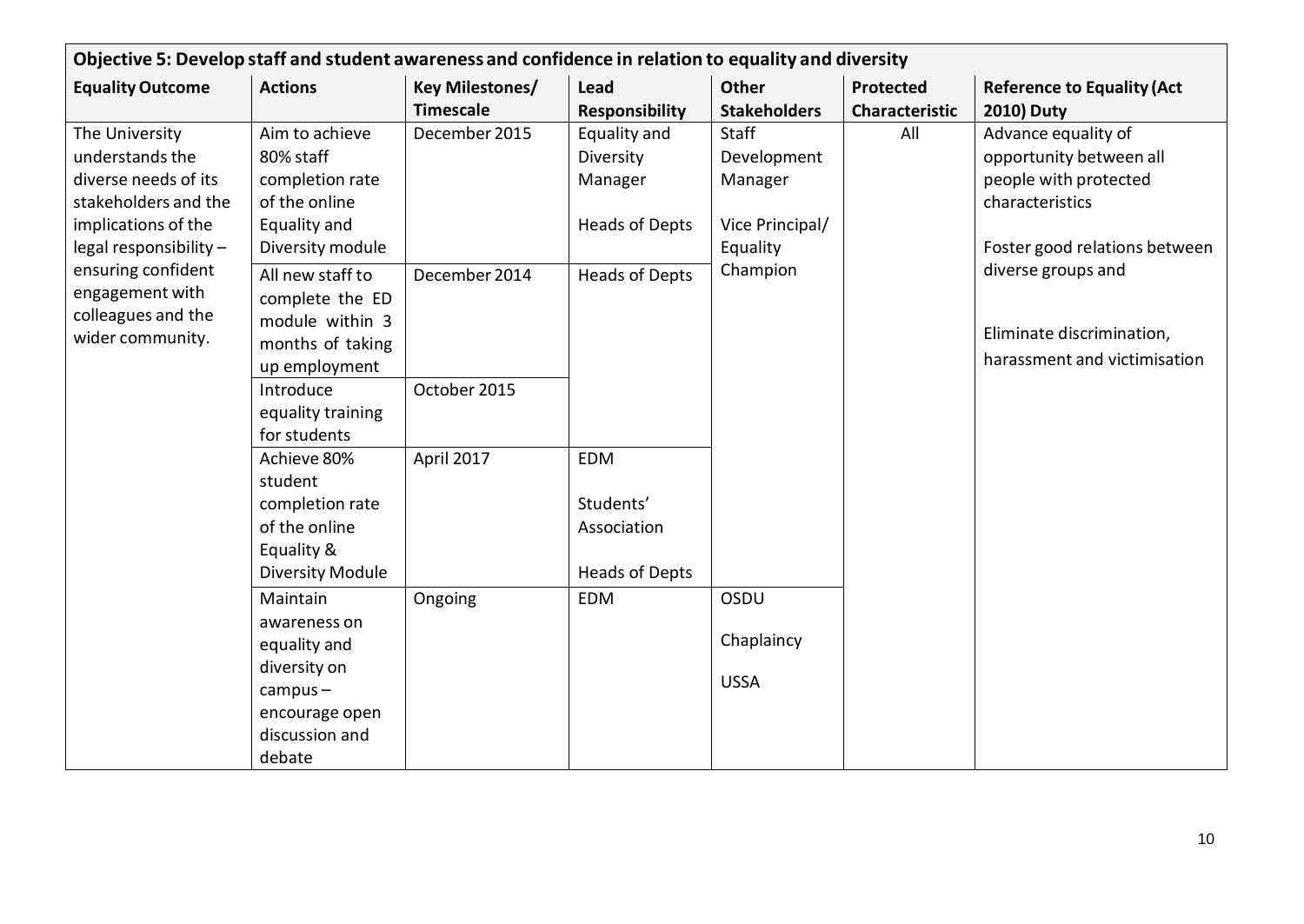| Provide focussed    | Ongoing | EDM | Disability           |  |
|---------------------|---------|-----|----------------------|--|
| training for staff  |         |     | Service              |  |
| in front-line roles |         |     |                      |  |
|                     |         |     | <b>Advice Centre</b> |  |
|                     |         |     |                      |  |
|                     |         |     | OSDU                 |  |

| Objective 6.1: Implement a range of effective monitoring and reporting mechanisms to help inform planning and improve standards such |                        |                        |                       |                     |                       |                                   |  |  |  |
|--------------------------------------------------------------------------------------------------------------------------------------|------------------------|------------------------|-----------------------|---------------------|-----------------------|-----------------------------------|--|--|--|
| as Athena Swan.                                                                                                                      |                        |                        |                       |                     |                       |                                   |  |  |  |
| <b>Equality Outcome</b>                                                                                                              | <b>Actions</b>         | <b>Key Milestones/</b> | Lead                  | <b>Other</b>        | <b>Protected</b>      | <b>Reference to Equality (Act</b> |  |  |  |
|                                                                                                                                      |                        | <b>Timescale</b>       | <b>Responsibility</b> | <b>Stakeholders</b> | <b>Characteristic</b> | <b>2010) Duty</b>                 |  |  |  |
| <b>Staff</b>                                                                                                                         |                        |                        |                       |                     |                       |                                   |  |  |  |
| The University will                                                                                                                  | Review staff           | Annual report          | <b>HR</b>             |                     | All                   | Advance equality of               |  |  |  |
| aim to have collected                                                                                                                | recruitment and        | April 2015             |                       |                     |                       | opportunity between all           |  |  |  |
| data for 70% of staff                                                                                                                | selection              |                        |                       |                     |                       | people with protected             |  |  |  |
| by protected                                                                                                                         | monitoring             |                        |                       |                     |                       | characteristics                   |  |  |  |
| characteristics by                                                                                                                   | process to             |                        |                       |                     |                       |                                   |  |  |  |
| 2015                                                                                                                                 | include additional     |                        |                       |                     |                       | Foster good relations between     |  |  |  |
|                                                                                                                                      | protected              |                        |                       |                     |                       | diverse groups and                |  |  |  |
| We are committed to                                                                                                                  | characteristics        |                        |                       |                     |                       |                                   |  |  |  |
|                                                                                                                                      | Seek to gather         | December 2014          |                       |                     |                       |                                   |  |  |  |
| attempting to achieve                                                                                                                | information on         |                        |                       |                     |                       | Eliminate discrimination,         |  |  |  |
| a response rate of                                                                                                                   | additional             |                        |                       |                     |                       | harassment and victimisation      |  |  |  |
| 100% by 2017                                                                                                                         | protected              |                        |                       |                     |                       |                                   |  |  |  |
|                                                                                                                                      | characteristics for    |                        |                       |                     |                       |                                   |  |  |  |
|                                                                                                                                      | all current staff      |                        |                       |                     |                       |                                   |  |  |  |
|                                                                                                                                      | <b>Extend existing</b> | April 2015             |                       |                     |                       |                                   |  |  |  |
|                                                                                                                                      | monitoring of          |                        |                       |                     |                       |                                   |  |  |  |
|                                                                                                                                      | staff promotions       |                        |                       |                     |                       |                                   |  |  |  |
|                                                                                                                                      | to include new         |                        |                       |                     |                       |                                   |  |  |  |
|                                                                                                                                      | protected              |                        |                       |                     |                       |                                   |  |  |  |
|                                                                                                                                      | characteristics        |                        |                       |                     |                       |                                   |  |  |  |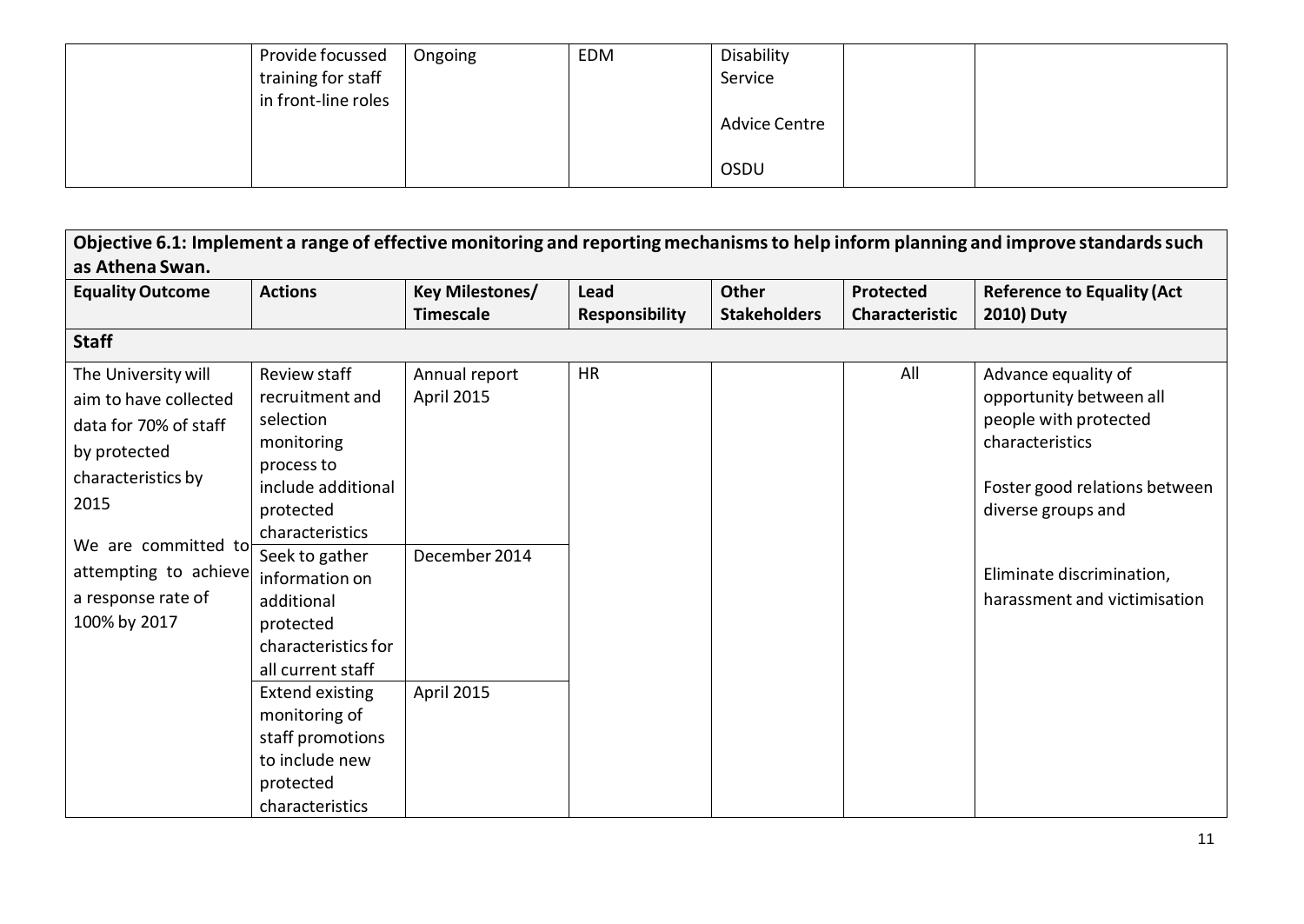| Monitor staff      | April 2015 |             |                        |
|--------------------|------------|-------------|------------------------|
| complaints and     |            |             |                        |
| disciplines by new |            |             |                        |
| protected          |            |             |                        |
| characteristics    |            |             |                        |
| Monitor            | April 2015 | OSDU        | <b>Estate Services</b> |
| participation on   |            |             |                        |
| centrally          |            | Information |                        |
| facilitated staff  |            | Services    |                        |
| development        |            |             |                        |
| courses            |            |             |                        |

| Objective 6.2: Implement a range of effective monitoring and reporting mechanisms to help inform planning, support diverse needs and |                    |                        |                       |                     |                  |                                   |  |  |
|--------------------------------------------------------------------------------------------------------------------------------------|--------------------|------------------------|-----------------------|---------------------|------------------|-----------------------------------|--|--|
| meet external requirements.                                                                                                          |                    |                        |                       |                     |                  |                                   |  |  |
| <b>Equality Outcome</b>                                                                                                              | <b>Actions</b>     | <b>Key Milestones/</b> | Lead                  | <b>Other</b>        | <b>Protected</b> | <b>Reference to Equality (Act</b> |  |  |
|                                                                                                                                      |                    | <b>Timescale</b>       | <b>Responsibility</b> | <b>Stakeholders</b> | Characteristic   | <b>2010) Duty</b>                 |  |  |
| <b>Students</b>                                                                                                                      |                    |                        |                       |                     |                  |                                   |  |  |
| The University will                                                                                                                  | Assess progress/   | Annual Report          | Planning              | EDM                 | All              | Advance equality of               |  |  |
| collect and record                                                                                                                   | achievements/      | April 2014             |                       |                     |                  | opportunity between all           |  |  |
| data on protected                                                                                                                    | retention with     |                        |                       | Widening            |                  | people with protected             |  |  |
| characteristics of                                                                                                                   | respect to         |                        |                       | Access &            |                  | characteristics                   |  |  |
| students.                                                                                                                            | protected          |                        |                       | Retention           |                  |                                   |  |  |
|                                                                                                                                      | characteristic     |                        |                       | Manager             |                  | Foster good relations between     |  |  |
| We aim to have                                                                                                                       | groups             |                        |                       |                     |                  | diverse groups and                |  |  |
| collection rates of at                                                                                                               | Review and         | <b>Annual Report</b>   | <b>Faculties</b>      | <b>EDM</b>          |                  |                                   |  |  |
| least 60% by 2015,                                                                                                                   | monitor student    | April 2015             |                       |                     |                  |                                   |  |  |
| and at least 80% by                                                                                                                  | academic           | Increase in            | Governance            |                     |                  | Eliminate discrimination,         |  |  |
| 2017 for all                                                                                                                         | complaints,        | numbers of             |                       |                     |                  | harassment and victimisation      |  |  |
| protected                                                                                                                            | general            | informal resolution    |                       |                     |                  |                                   |  |  |
| characteristics.                                                                                                                     | complaints,        | Faculty annual         | Faculty               | <b>EDM</b>          |                  |                                   |  |  |
|                                                                                                                                      | disciplinary cases | reports                | <b>Managers</b>       |                     |                  |                                   |  |  |
|                                                                                                                                      | and appeals by     |                        |                       |                     |                  |                                   |  |  |
|                                                                                                                                      | protected          |                        |                       |                     |                  |                                   |  |  |
|                                                                                                                                      | characteristic     |                        |                       |                     |                  |                                   |  |  |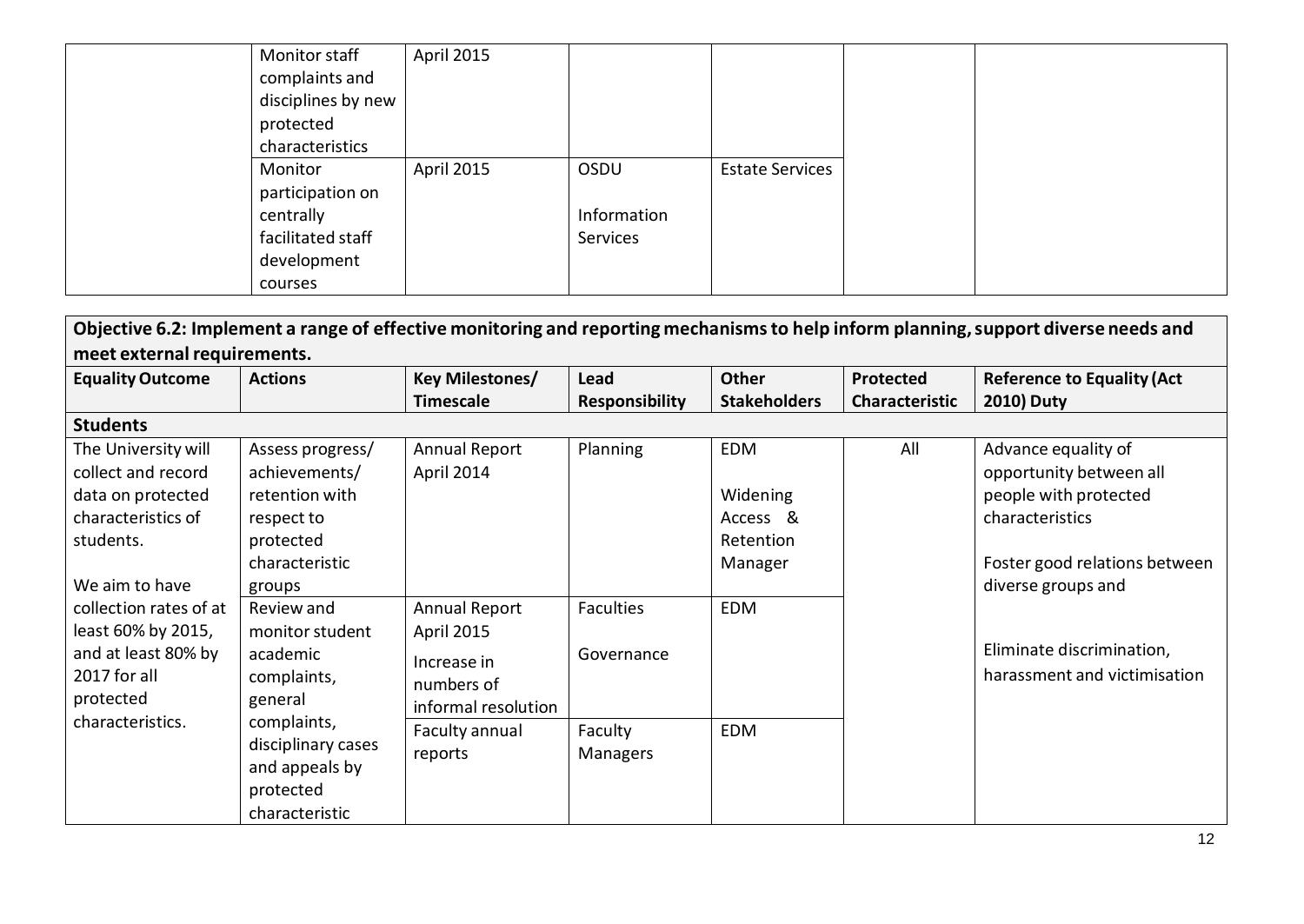| Analyse graduate              | <b>July 2016</b>     | <b>Careers Service</b> | <b>EDM</b> |  |  |
|-------------------------------|----------------------|------------------------|------------|--|--|
| employment                    |                      | and                    |            |  |  |
| trends and identify           |                      | Employability          |            |  |  |
| specific issues for           |                      | Manager                |            |  |  |
| graduates from                |                      |                        |            |  |  |
| protected                     |                      |                        |            |  |  |
| characteristic                |                      |                        |            |  |  |
| groups                        |                      |                        |            |  |  |
| Student Services <sup>3</sup> | April 2017           | <b>Student Support</b> | EDM        |  |  |
| to implement                  |                      | and Wellbeing          |            |  |  |
| monitoring by                 |                      | Manager                |            |  |  |
| protected                     |                      | Managers and           |            |  |  |
| characteristics               |                      | senior staff           |            |  |  |
| once the university           |                      |                        |            |  |  |
| system for                    |                      |                        |            |  |  |
| recording new                 |                      |                        |            |  |  |
| protected                     |                      |                        |            |  |  |
| characteristics is            |                      |                        |            |  |  |
| established                   |                      |                        |            |  |  |
| <b>Student Experience</b>     | <b>Annual Report</b> | Survey Team            | <b>EDM</b> |  |  |
| satisfaction survey           |                      |                        |            |  |  |
| to evaluate student           |                      |                        |            |  |  |
| feedback on                   |                      |                        |            |  |  |
| services and                  |                      |                        |            |  |  |
| accessibility                 |                      |                        |            |  |  |

<sup>&</sup>lt;sup>3</sup> Advice Centre, Counselling, Careers, Disability Service, Student Business, Chaplaincy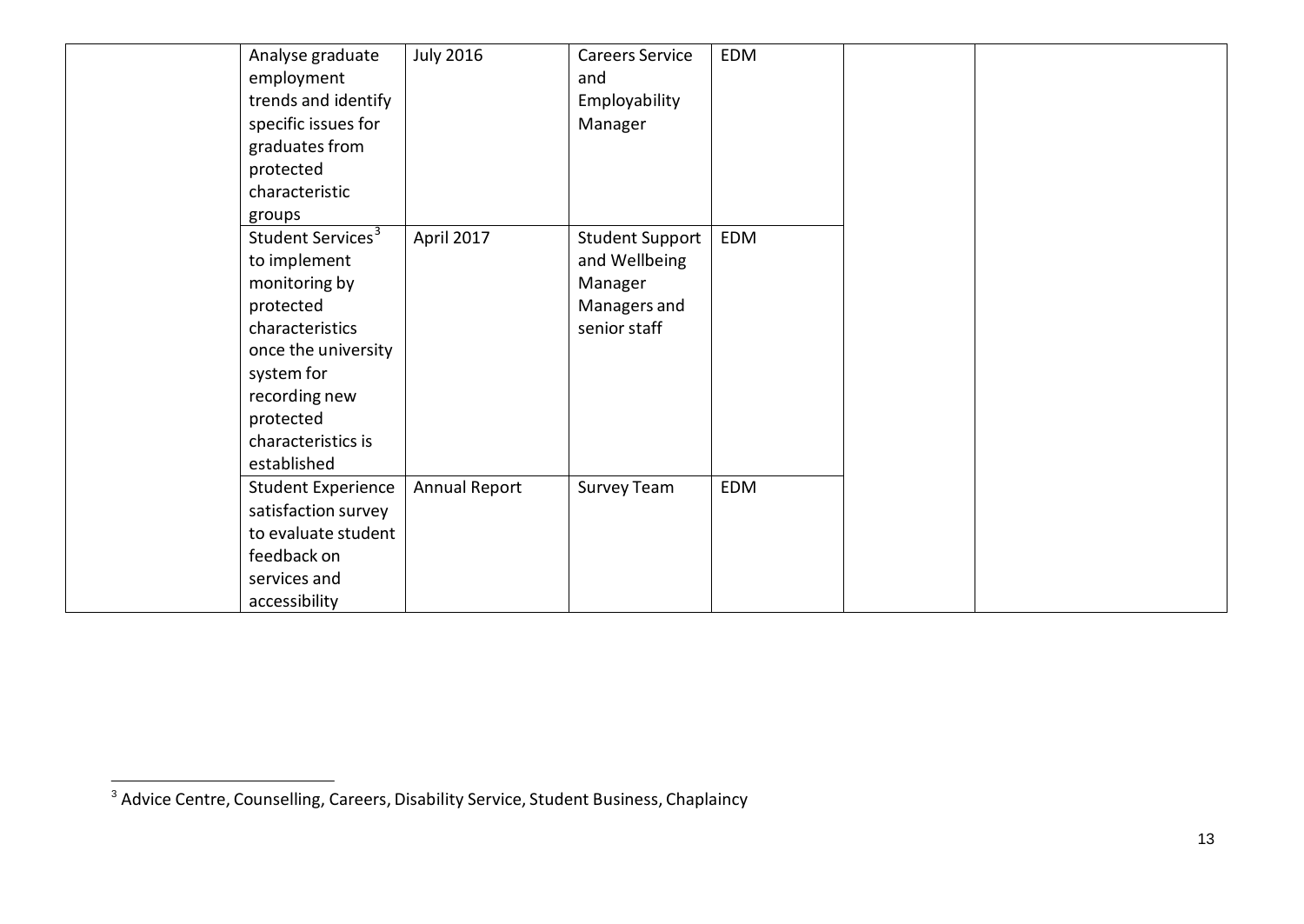| Objective 7: Develop and implement a plan to promote and celebrate cultural diversity.                                        |                                                                                                                                                                                                  |                                                                    |                                                        |                                                                                     |                                    |                                                                                                                                                                                |
|-------------------------------------------------------------------------------------------------------------------------------|--------------------------------------------------------------------------------------------------------------------------------------------------------------------------------------------------|--------------------------------------------------------------------|--------------------------------------------------------|-------------------------------------------------------------------------------------|------------------------------------|--------------------------------------------------------------------------------------------------------------------------------------------------------------------------------|
| <b>Equality Outcome</b>                                                                                                       | <b>Actions</b>                                                                                                                                                                                   | <b>Key Milestones/</b><br><b>Timescale</b>                         | Lead<br><b>Responsibility</b>                          | <b>Other</b><br><b>Stakeholders</b>                                                 | Protected<br><b>Characteristic</b> | <b>Reference to Equality (Act</b><br><b>2010) Duty</b>                                                                                                                         |
| The University affirms<br>the diversity of its<br>community and<br>provides cultural<br>sensitive and<br>accessible services. | Development of a<br>calendar of<br>events identifying<br>religious and<br>cultural holidays,<br>celebrations and<br>festivals                                                                    | Celebrating or<br>acknowledging<br>main events<br><b>June 2013</b> | <b>EDM</b>                                             | <b>USSA</b><br>Chaplaincy<br>Head of<br>Student<br>Experience<br>Corporate<br>Comms | All                                | Advance equality of<br>opportunity between all<br>people with protected<br>characteristics<br>Foster good relations between<br>diverse groups and<br>Eliminate discrimination, |
|                                                                                                                               | Enhance catering<br>provision to meet<br>diverse dietary<br>requirements                                                                                                                         | April 2014                                                         | Catering,<br>Conferencing &<br><b>Events Manager</b>   | <b>EDM</b>                                                                          | Religion or<br>belief              | harassment and victimisation                                                                                                                                                   |
|                                                                                                                               | Inform alumni on<br>University<br>equality<br>developments                                                                                                                                       | December 2013<br>and ongoing as<br>required                        | Alumni &<br>Development<br>Department                  | <b>EDM</b>                                                                          | All                                |                                                                                                                                                                                |
|                                                                                                                               | <b>Embed equality</b><br>and diversity in<br>academic work<br>(such as cross-<br>discipline work,<br>internships,<br>research,<br>publications,<br>conferences, show<br>casing best<br>practice) | September 2013<br>onwards                                          | <b>EDM</b><br>Disability<br>Service<br>Manager<br>OSDU | <b>RKES</b><br><b>Director Policy</b><br>and Strategy<br>Corporate<br>Comms         |                                    |                                                                                                                                                                                |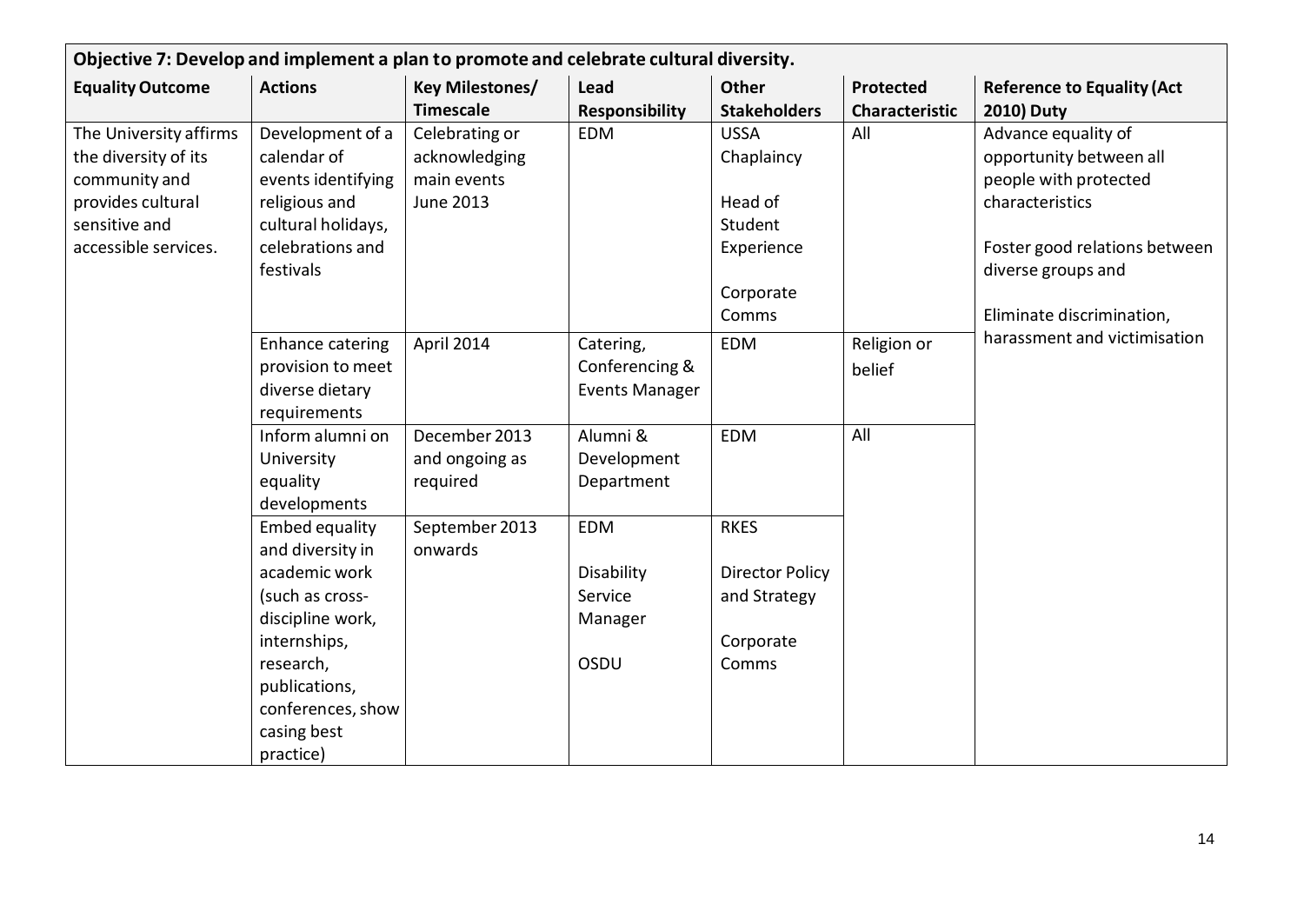| Objective 8: Achieve the Athena SWAN <sup>4</sup> Silver Award at departmental level. |                           |                        |                       |                     |                       |                                   |
|---------------------------------------------------------------------------------------|---------------------------|------------------------|-----------------------|---------------------|-----------------------|-----------------------------------|
| <b>Equality Outcome</b>                                                               | <b>Actions</b>            | <b>Key Milestones/</b> | Lead                  | <b>Other</b>        | Protected             | <b>Reference to Equality (Act</b> |
|                                                                                       |                           | <b>Timescale</b>       | <b>Responsibility</b> | <b>Stakeholders</b> | <b>Characteristic</b> | <b>2010) Duty</b>                 |
| The University                                                                        | <b>Embed University</b>   | Annual progress        | <b>EDM</b>            | OSDU                | Gender                | Advance equality of               |
| supports the                                                                          | <b>Bronze Award</b>       | $report-$              |                       |                     |                       | opportunity                       |
| recruitment,                                                                          | action plan               | December 2013          | Director of HR        |                     |                       |                                   |
| retention and                                                                         |                           |                        |                       |                     |                       |                                   |
| development of                                                                        |                           |                        | Director of SEES      |                     |                       |                                   |
| women, particularly,                                                                  |                           |                        |                       |                     |                       | Eliminate discrimination          |
| but not exclusively, in                                                               |                           |                        |                       |                     |                       |                                   |
| Science, Technology,                                                                  | Appoint                   | May 2013               | Principal/            |                     |                       |                                   |
| Engineering and                                                                       | University Athena         |                        | Vice-Principal        |                     |                       |                                   |
| Mathematics (STEM)                                                                    | Swan Champion             |                        |                       |                     |                       |                                   |
| departments.                                                                          | Establish                 | <b>June 2013</b>       | Athena Swan           | Vice-Principal      |                       |                                   |
|                                                                                       | University Athena         |                        | Champion              | Director of HR      |                       |                                   |
|                                                                                       | <b>Swan Steering</b>      |                        |                       | Director of         |                       |                                   |
|                                                                                       | Group                     |                        |                       | <b>SEES</b>         |                       |                                   |
|                                                                                       |                           |                        |                       | <b>EDM</b>          |                       |                                   |
|                                                                                       | Departments<br><b>SET</b> | 2013 onwards           | Heads of              | Director of HR      |                       |                                   |
|                                                                                       | developing action         |                        | Depts./Deans          | Director of         |                       |                                   |
|                                                                                       | plans and                 |                        |                       | <b>SEES</b>         |                       |                                   |
|                                                                                       | applying for              |                        |                       | <b>EDM</b>          |                       |                                   |
|                                                                                       | Athena Swan               |                        |                       |                     |                       |                                   |
|                                                                                       | Silver award              |                        |                       |                     |                       |                                   |
|                                                                                       | accreditation             |                        |                       |                     |                       |                                   |

<sup>&</sup>lt;sup>4</sup> The Athena SWAN Charter encourages the advancement and representation of women in science, technology, engineering, mathematics and medicine

<sup>(</sup>STEMM) departments in higher education: <http://www.athenaswan.org.uk/content/athena-swan>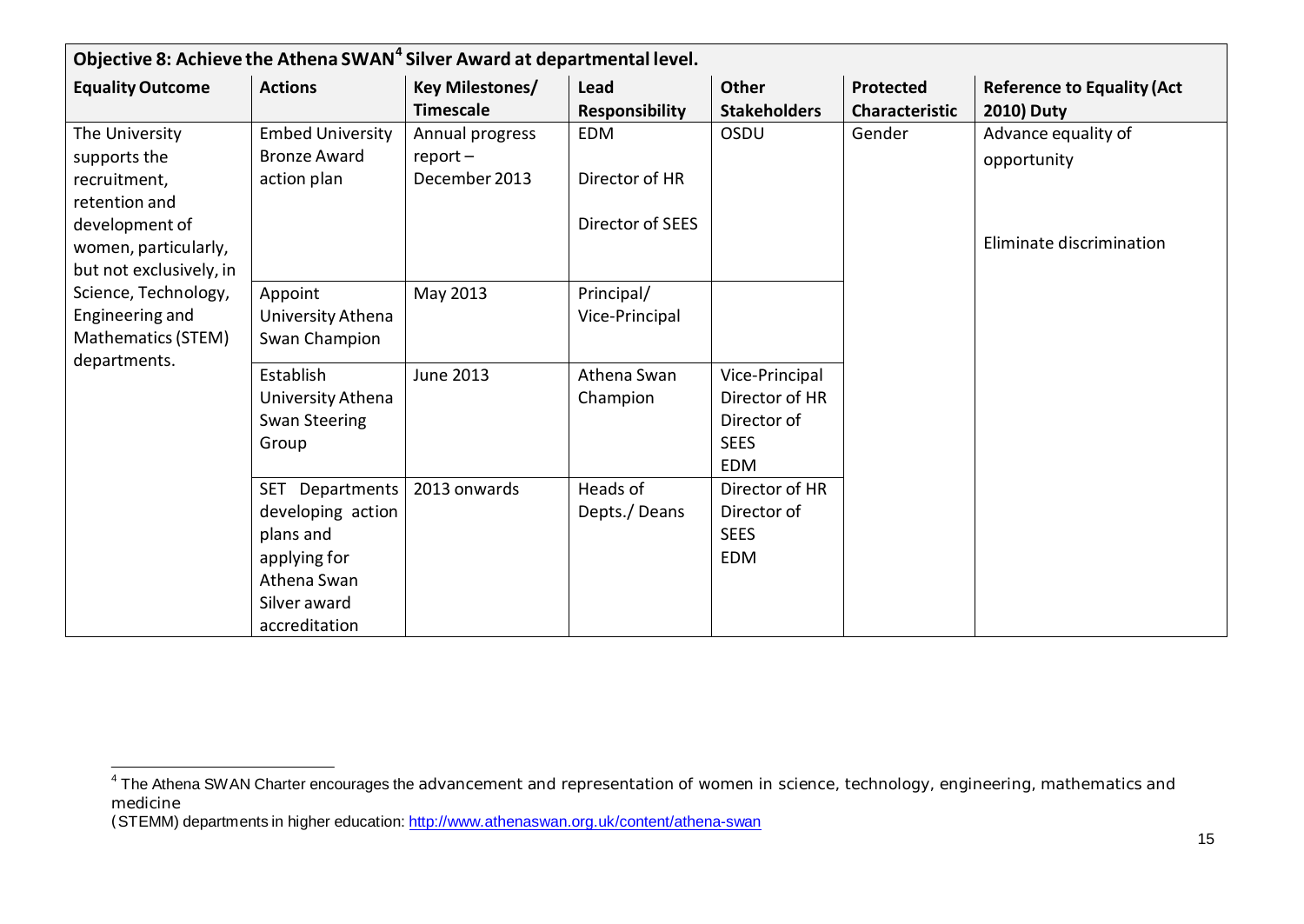Objective 9: Develop and implement a strategy to consistently promote and celebrate diversity within all University and corporate **communications and literature.**

| <b>Equality Outcome</b> | <b>Actions</b>    | <b>Key Milestones/</b> | Lead                  | Other               | Protected             | <b>Reference to Equality (Act</b> |
|-------------------------|-------------------|------------------------|-----------------------|---------------------|-----------------------|-----------------------------------|
|                         |                   | <b>Timescale</b>       | <b>Responsibility</b> | <b>Stakeholders</b> | <b>Characteristic</b> | <b>2010) Duty</b>                 |
| The University          | Communicate       | Equality and           | Director of           | Estates             | All                   | Advance equality of               |
| adheres to inclusive    | and will          | diversity              | Marketing &           |                     |                       | opportunity between all           |
| communication           | endeavour to      | information and        | Development           | <b>EDM</b>          |                       | people with protected             |
| practice as far as      | provide           | progress               | service               |                     |                       | characteristics                   |
| practicable.            | information in    | included in existing   |                       | Disability          |                       |                                   |
|                         | accessible        | and future             |                       | Service             |                       | Foster good relations between     |
|                         | formats to staff, | university reports     |                       |                     |                       | diverse groups                    |
|                         | students and      | and publications -     |                       | Faculty             |                       |                                   |
|                         | members of the    | April 2014             |                       | Managers/           |                       |                                   |
|                         | public            |                        |                       | Reps                |                       |                                   |
|                         | Accessible        | Involvement of         |                       |                     |                       |                                   |
|                         | University        | protected              |                       | Information         |                       |                                   |
|                         | website           | characteristic         |                       | Services            |                       |                                   |
|                         |                   | groups                 |                       |                     |                       |                                   |
|                         |                   | April 2015             |                       | Administrative      |                       |                                   |
|                         | Greater coverage  | Publications           |                       | and                 |                       |                                   |
|                         | of diversity      | website                |                       | Professional        |                       |                                   |
|                         | information,      |                        |                       | Services            |                       |                                   |
|                         | images/           |                        |                       | Staff               |                       |                                   |
|                         | representation    |                        |                       |                     |                       |                                   |
|                         | and news          |                        |                       |                     |                       |                                   |
|                         | Seek regular      | Publication of         |                       |                     |                       |                                   |
|                         | feedback to       | report                 |                       |                     |                       |                                   |
|                         | ensure            |                        |                       |                     |                       |                                   |
|                         | continuous        |                        |                       |                     |                       |                                   |
|                         | improvement       |                        |                       |                     |                       |                                   |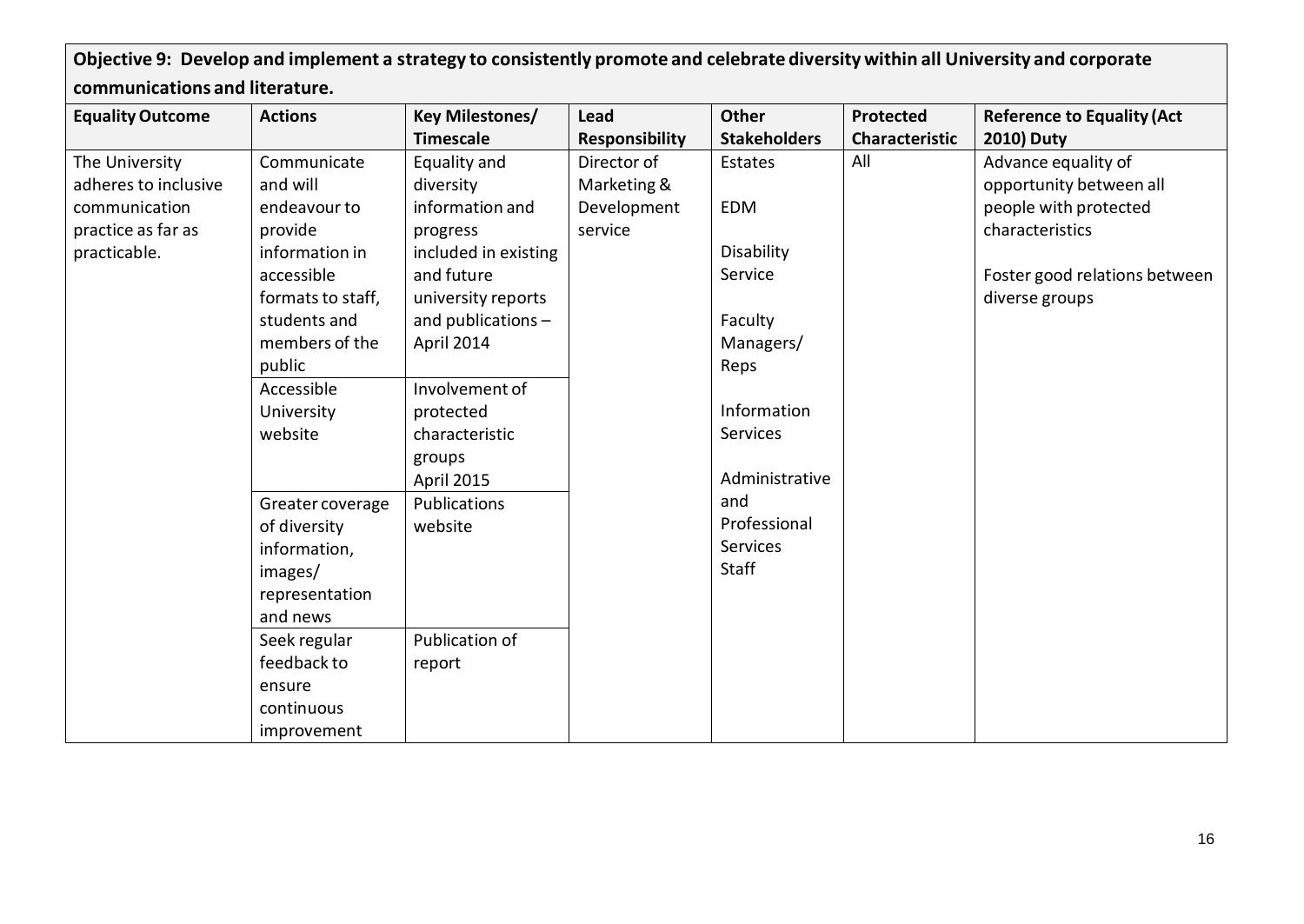| Objective 10: Reflecting the University's commitment on equality and diversity in Procurement practices.    |                                                                                                                                                                                                                                                                                                                                                                                                                                       |                                                                                             |                       |                                                   |                |                                                                                                                                                                                                                |
|-------------------------------------------------------------------------------------------------------------|---------------------------------------------------------------------------------------------------------------------------------------------------------------------------------------------------------------------------------------------------------------------------------------------------------------------------------------------------------------------------------------------------------------------------------------|---------------------------------------------------------------------------------------------|-----------------------|---------------------------------------------------|----------------|----------------------------------------------------------------------------------------------------------------------------------------------------------------------------------------------------------------|
| <b>Equality Outcome</b>                                                                                     | <b>Actions</b>                                                                                                                                                                                                                                                                                                                                                                                                                        | Key Milestones/                                                                             | Lead                  | Other                                             | Protected      | <b>Reference to Equality (Act</b>                                                                                                                                                                              |
|                                                                                                             |                                                                                                                                                                                                                                                                                                                                                                                                                                       | <b>Timescale</b>                                                                            | <b>Responsibility</b> | <b>Stakeholders</b>                               | Characteristic | <b>2010) Duty</b>                                                                                                                                                                                              |
| The University<br>encourages and<br>promotes best<br>equality practice in its<br>procurement<br>activities. | Monitoring<br>arrangements in<br>place to assess<br>whether<br>contractors are<br>compliant with<br>the University<br>equality<br>questions<br>Inform non-<br>compliant<br>suppliers about<br>University's<br>concerns and<br>failure to improve<br>would lead to<br>non-award or<br>withdrawal of<br>contract<br>Revise and<br>develop clear<br>guidelines for<br>staff involved in<br>procurement and<br>offer training<br>sessions | Annual report<br>Website<br>Maintain record of<br>organisations<br>July 2014 and<br>ongoing | Estates               | Finance<br>Information<br>Services<br>Directorate | All            | Advance equality of<br>opportunity between all<br>people with protected<br>characteristics<br>Foster good relations between<br>diverse groups and<br>Eliminate discrimination,<br>harassment and victimisation |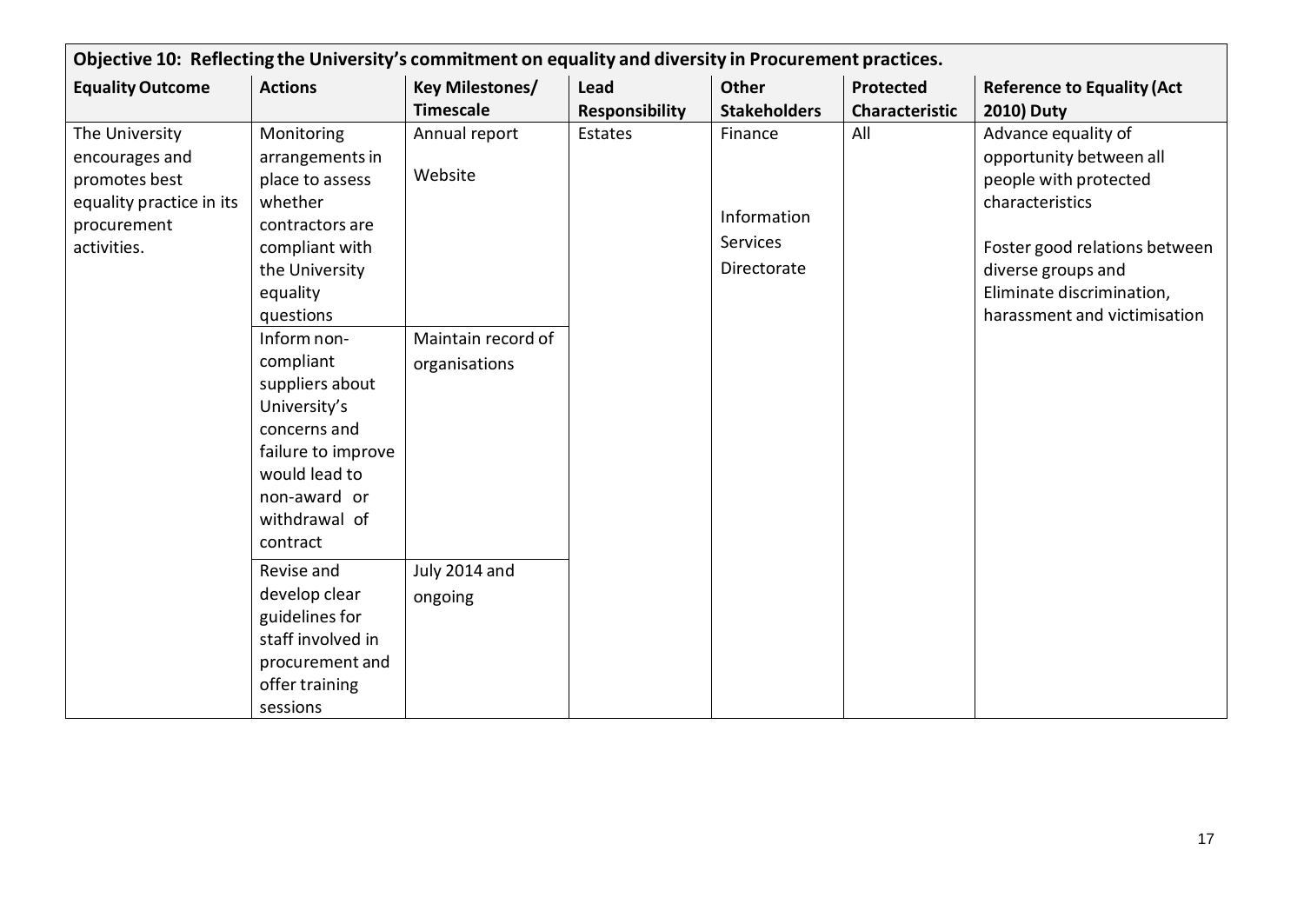| Objective 11: Improving accessibility and support for people with disabilities on campus.                                                                                                                      |                                                                                                                                           |                                                            |                                                         |                                             |                                           |                                                                                                                                               |
|----------------------------------------------------------------------------------------------------------------------------------------------------------------------------------------------------------------|-------------------------------------------------------------------------------------------------------------------------------------------|------------------------------------------------------------|---------------------------------------------------------|---------------------------------------------|-------------------------------------------|-----------------------------------------------------------------------------------------------------------------------------------------------|
| <b>Equality Outcome</b>                                                                                                                                                                                        | <b>Actions</b>                                                                                                                            | <b>Key Milestones/</b><br><b>Timescale</b>                 | Lead<br><b>Responsibility</b>                           | <b>Other</b><br><b>Stakeholders</b>         | <b>Protected</b><br><b>Characteristic</b> | <b>Reference to Equality (Act</b><br><b>2010) Duty</b>                                                                                        |
| The University<br>implements good<br>practice on inclusive<br>provision and<br>accessibility in<br>meeting the needs of<br>people with<br>disabilities from all<br>protected<br>characteristic<br>backgrounds. | Development of<br><b>Estates Equality</b><br>and Diversity<br>Policy                                                                      | <b>June 2013</b>                                           | Estates<br>Disability<br>Service<br>Manager             | <b>EDM</b><br>Disability<br><b>Services</b> | All                                       | Advance equality of<br>opportunity between all<br>people with protected<br>characteristics<br>Foster good relations between<br>diverse groups |
|                                                                                                                                                                                                                | Establishment of<br>an ED<br>Accessibility<br>working group                                                                               | April 2013                                                 |                                                         |                                             |                                           |                                                                                                                                               |
|                                                                                                                                                                                                                | Provide regular<br>updates on the<br><b>Estates working</b><br>group and<br>implementation<br>of policy                                   | University<br>publications and<br>website<br>Ongoing basis |                                                         |                                             |                                           |                                                                                                                                               |
|                                                                                                                                                                                                                | Develop services<br>to ensure that the<br>needs of disabled<br>students from all<br>protected<br>characteristic<br>backgrounds are<br>met | April 2014                                                 |                                                         | <b>EDM</b><br>Estates                       |                                           |                                                                                                                                               |
|                                                                                                                                                                                                                | Develop provision<br>for disabled staff                                                                                                   | April 2015                                                 | <b>EDM Director</b><br>HR Head of<br>Safety<br>Services | Disability<br>Service<br>Manager<br>Estates |                                           |                                                                                                                                               |